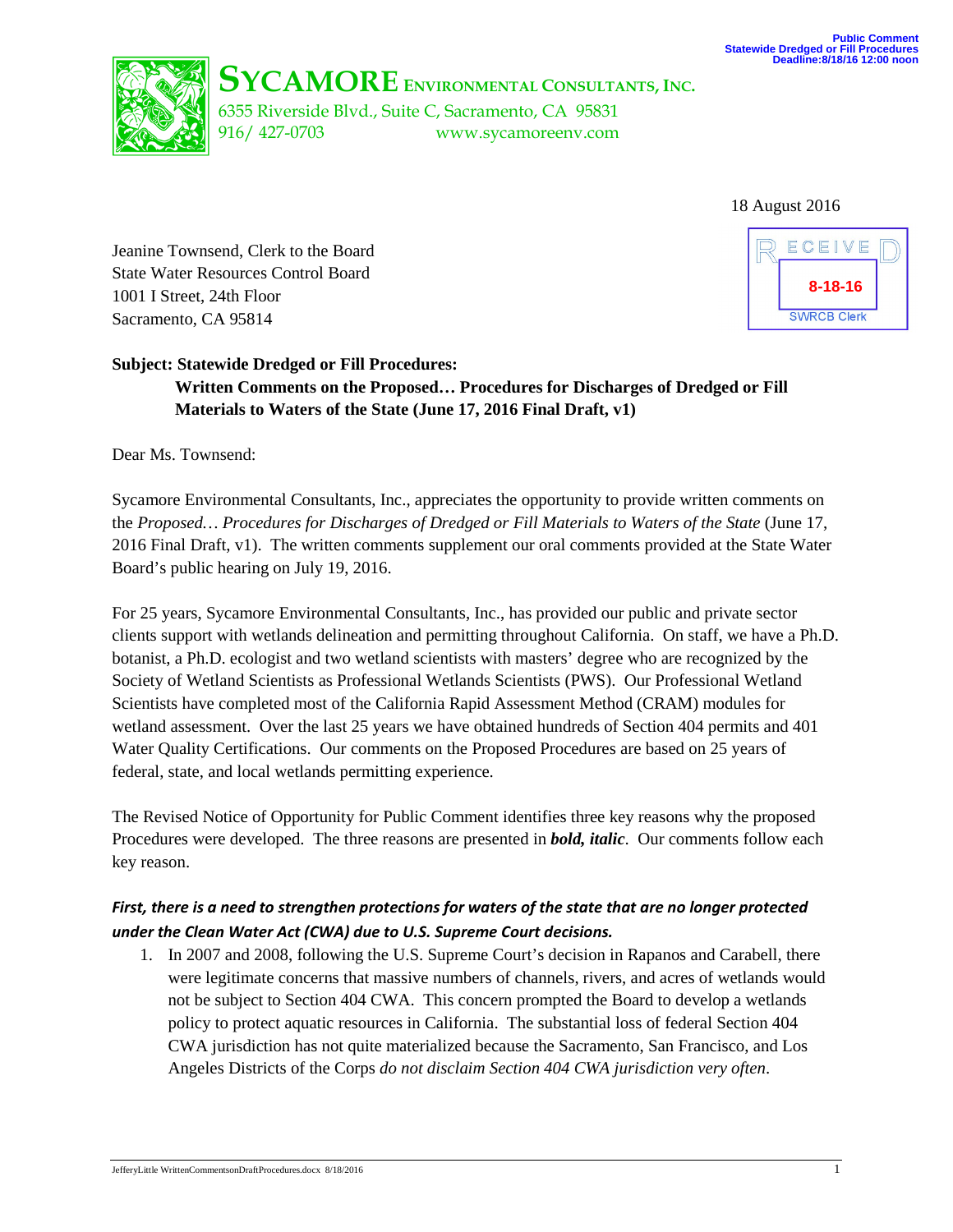- a. For example, 98.6% of wetland verifications in the Sacramento District are Regulatory Guidance Letter (RGL) 08-02 Preliminary Jurisdictional Determinations (JD). The Corps assumes everything is Section 404 CWA jurisdictional when they verify a wetlands map with a Preliminary JD. *Is the Board creating a permitting program to capture the rest? The dredge/fill calculator worksheet already requires applicants to pay double the fees for non-Section 404 CWA jurisdictional wetlands and waters.*
- b. An RGL 08-02 Approved JD adds many months to the already lengthy permit process. The Corps frequently still claims Section 404 CWA jurisdiction over the features that the wetlands consultant thinks are isolated or lack significant nexus. The permittee then has to go through an appeals process. Administrative appeals are infrequent, in part because they take a year or more to complete. There have been only 29 administrative appeals in the last 16 years in California that had merit (our four appeals had merit). Even then, the Corps generally retained jurisdiction. In only nine instances did the Corps reduce or disclaim jurisdiction.
- c. Consequently, most aquatic resource permitting actions still go through the current Section 404 CWA process because nearly all wetlands and waters are deemed Section 404 CWA jurisdictional.
- 2. The State Board should take small, incremental steps in rolling out new regulations considering how infrequent the new permitting regulations will be used. Roll out the permitting process before rolling out new wetlands definitions.

# *Second, there is inconsistency across the Water Boards in requirements for discharges of dredged of fill material into waters of the state, including wetlands. There is no single accepted definition of wetlands at the state level, and the Water Boards may have different requirements and levels of analysis with regard to the issuance of dredge or fill Orders.*

- 1. California does not need a new definition of wetlands.
	- a. The definition should not be used very much since the new definition comes into play only when the wetland is not subject to Section 404 CWA.
	- b. A new wetland definition is not needed to bring about consistency across the Regional Water Boards.
	- c. If "waters of the state" is defined in the CA Water Code, shouldn't defining wetlands as "waters of the state" also be in the CA Water Code?
	- d. It is entirely unacceptable that the State Board would promulgate a wetland definition and then leave the determination of what constitutes a "waters of the state" up to case-by-case determinations (Staff Report, page 49). Case-by-case determinations do not promote consistency between the Regional Boards.
- 2. The Staff Report and Technical Memos provide no compelling reason why a new definition is needed. There is no quantification or even a guesstimate of the number of acres of unvegetated "wetlands" that do not already have protection under Section 404 CWA.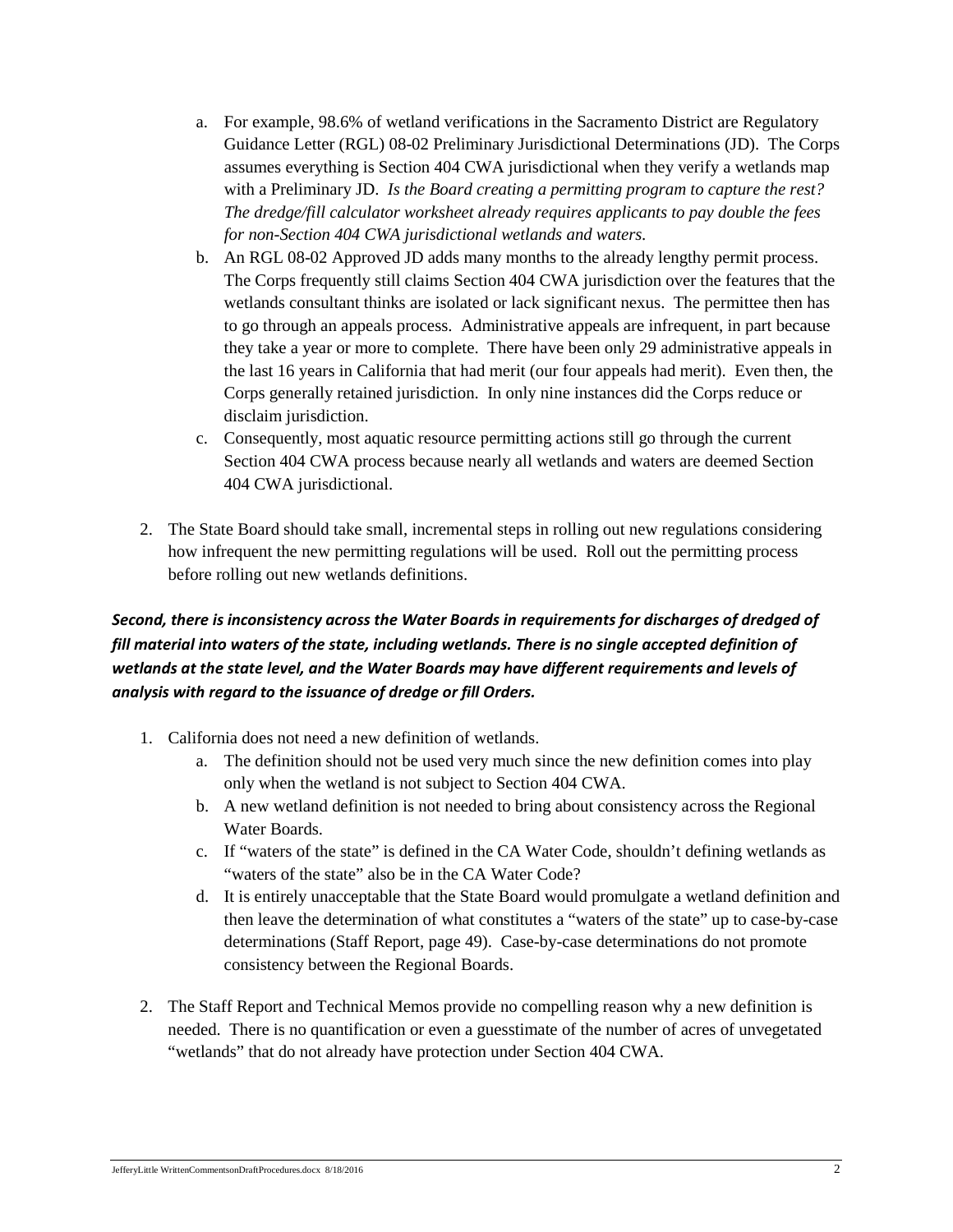- a. Mudflats. Why do you need a new definition to call an area of the ocean or bay already below the elevation where low marsh grows, a "wetland"? Mudflats are mostly tidal waters subject to Section 404 CWA and Section 10 of the River and Harbors Act (RHA).
- b. Most mudflats are within and below the high tide water surface elevation, making mudflats both CWA and Section 10 RHA waters of the U.S. The San Francisco Corps District exerts RHA jurisdiction over unfilled portions of the interior of diked areas below former mean higher high water (Public Notice No. 71-22(b), 6 July 1976).
- c. The Staff Report makes it sound like the Corps and EPA aren't protecting mudflats: "Examples of waters that would be considered wetlands by the proposed Procedures, but not by the federal definition…" (Staff Report, page 177). This is just not true that mudflats aren't regulated. Mudflats are "special aquatic sites" per 40 CFR Sec. 230.42.
- d. The TAT Memorandum 4, Wetland Identification and Delineation, provides two case study examples to justify why the Corps' wetland definition is inadequate and why the new definition is superior. Figure 3 (page 23) "…focuses on tidal marshland between San Antonio Creek and the Petaluma River in Sonoma County (3A), which is part of the largest area of relatively unaltered ancient tidal marshland in California." It shows that portions of a tidal marsh do not meet the Corps' definition of wetlands. Will the State Board's new definition of wetlands ever be used to call open water areas within this ancient tidal marsh "wetlands" meaning "waters of the state"? Of course not. The entire tidal marsh, both the vegetated and unvegetated mudflats and channels are subject to Section 404 CWA and Section 10 RHA.
- e. Case study #1 poses its own interesting questions. Will the California Coastal Commission (CCC) be obligated to use the State Board's new definition of wetlands? Does the new wetland definition include the "aquatic support" areas show in case study #1? Will wetland practitioners be required to delineate "aquatic support" areas?
	- i. Does the state's definition now include "aquatic support" areas as wetlands? This will vastly increase the geographic area of wetlands.
	- ii. All that Figure 2 really shows is a USACE comprehensive delineation method is almost identical to the CCC one parameter wetland survey and that mapping wetlands only from aerial photographs without a field survey misses wetlands.
- 3. Use the Corps definition of wetlands.
	- a. It is the standard. It has a community of regulatory agencies and users behind it. The Corps maintains the Nationwide Wetland Plant List to ensure long-term consistency of wetland identification.
	- b. The Board should just say that where the Corps has disclaimed Section 404 CWA jurisdiction over wetlands and waters, that those features, whether there is water in them or they are bone dry, are still surface waters under Porter Cologne.
	- c. The Board is underestimating the time and expense of developing and maintaining a parallel wetland definition and the delineation methods and manuals to support a new permitting regime.
- 4. Worse than having a new definition of wetlands different than the 404 CWA program, is that the Procedures still have Board staff exert Porter Cologne jurisdiction on a case-by-case basis.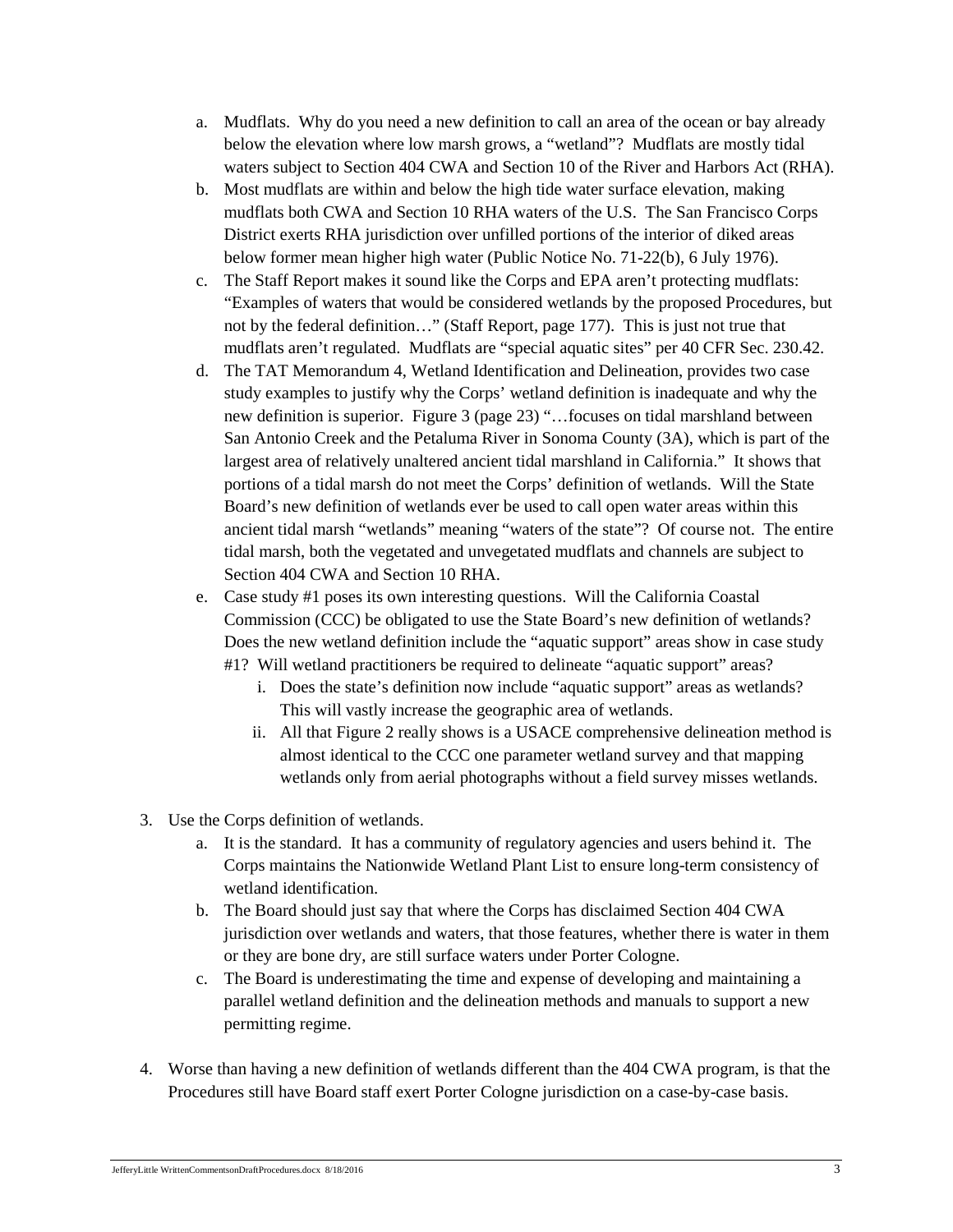- a. If consistency between the Regional Boards is a goal, "case-by-case" isn't the way to achieve consistency.
- b. I find no definition for why a non-federal wetland is Porter Cologne jurisdictional or not. All we are going to be doing is arguing. The staff will just say, "It's a Porter Cologne jurisdictional waters of the state".
- c. The Corps' permitting program does a better job of addressing non-natural wetlands resulting from artificial sources of water (and exempting them from 404 CWA permitting).
- 5. Highlighting the problems with rolling out a new permitting program designed to catch what the Corps has dropped (mostly due to Supreme Court decisions), the proposed Procedures have a major procedural flaw. The proposed Procedures rely on approved JDs. Most Corps verifications are not approved JDs.
	- a. The Corps' Regulatory Guidance Letter (RGL 08-02) distinguishes between Preliminary JDs and Approved JDs. A PJD is "not official." An AJD is official.
	- b. Sacramento Corps District in 2015 completed 977 jurisdictional delineations. 14 were approved JDs, which is one percent of the total.
	- c. Unless the text is revised to say, Corps' verifications of wetlands and waters of the U.S., either via a Preliminary JD or an Approved JD…, the Boards will be stuck permitting every aquatic resource under the new Procedures.
- 6. The Corps and EPA have promulgated a new definition of Waters of the U.S., which is currently stayed by a federal district court.
	- a. If the stay is lifted, there are number of features (mostly roadside ditches, swales, and rice fields) that will not be 404 JD.
	- b. The Water Board should refrain from adopting the proposed Procedures until it has evaluated the permitting impact of new definition of Waters of the U.S.
	- c. The proposed Procedures should be better aligned with the terminology and approaches in the new definition of Waters of the U.S.
- 7. Watershed. Please use a HUC 10 digit code. Something that is clearly large and can accommodate a mitigation bank.

## *Third, current regulations have not been adequate to prevent losses in the quality and quality of wetlands in California, where there have been especially profound historical losses of wetlands.*

- 1. The current regulations weren't in place, which is why profound historical losses of wetlands occurred.
- 2. The State Board stopped issuing waivers to most Section 404 Nationwide Permits by 2002. As a result, the Regional Boards receive hundreds of project specific requests for Section 401 Water Quality Certifications annually, allowing the State and Regional Boards the opportunity to regulate the majority of impacts to wetland and waters.
- 3. Figure 2 (Wetlands of the Central Valley) illustrates that most wetland loss occurred between 1820 and 1990 (Staff Report, page 29).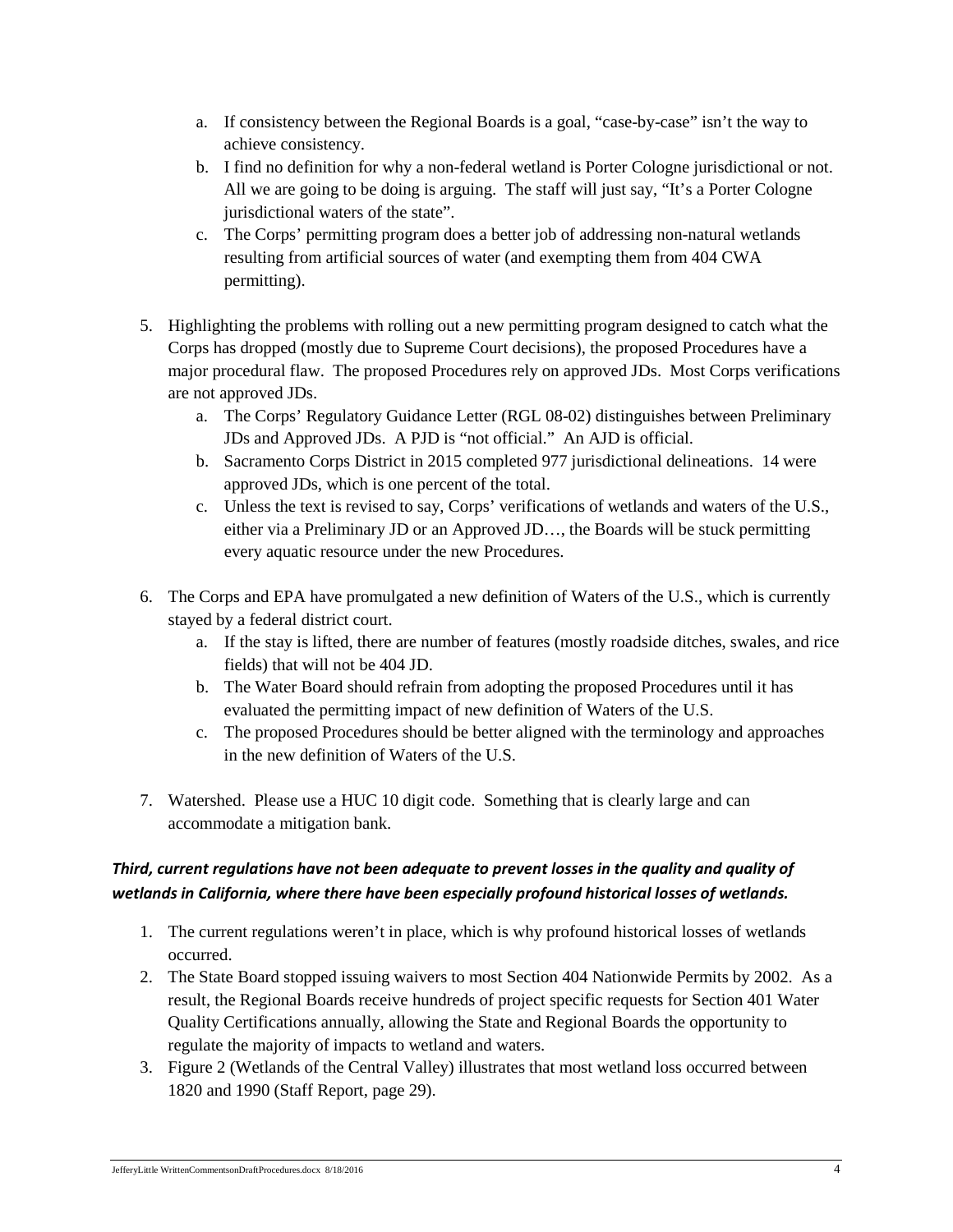4. What do the current regulations accomplish? "As with the rest of the nation, wetland loss in California has slowed in recent years; between January 2007 and April 2009, the Corps recorded an annual rate of 300 to 400 acres of wetlands and other jurisdictional aquatic habitat losses in the state." (Staff Report, page 28). Table 5-4 documents that the compensatory mitigation acres in 2007 and 2008 totaled 2,932 acres (Staff Report, page 31). To be fair, Ambrose et. al. (Staff Report, page 30) discounts the value or quality of the wetland mitigation projects that were approved by resource agencies. Nevertheless, for the two year period of 2007-08, California projects mitigated for 600 to 800 acres of impact at a ratio of somewhere between 3.7:1 and 4.9:1.

My recommendations:

- 1. Until you define which wetlands are Porter Cologne water of the state, do not create a permitting program for wetlands.
- 2. It is unacceptable to rely on case-by-case determinations for which wetlands are Porter Cologne water of the state.
- 3. Do not experiment with new wetlands definitions until you have a permitting program in place.
- 4. Develop a permitting program for the few wetlands for which the Corps disclaims Section 404 CWA jurisdiction.
- 5. Only after you have feedback on the successes and problems of the new permitting program for non-Section 404 CWA wetlands should you consider expanding the wetland definition.

I am available to discuss my comments and look forward to reviewing the next draft of the Proposed Procedures.

Cordially,

4 Ay Litt2

Jeffery Little

Vice President